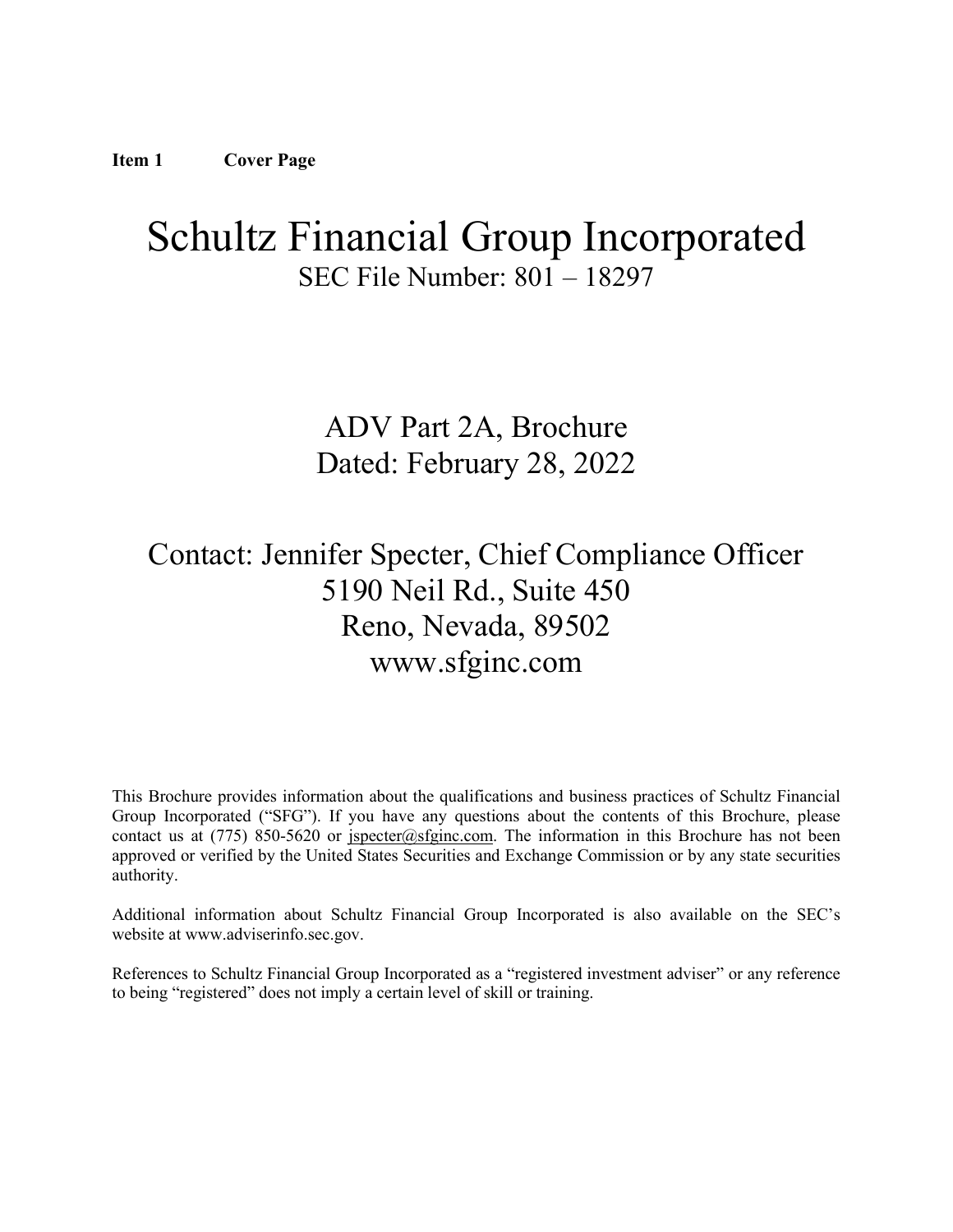#### <span id="page-1-0"></span>**Material Changes** Item 2

There have been no material changes to this this ADV Part 2A Brochure since the March 29, 2021 annual update filing.

#### <span id="page-1-1"></span>Item 3 **Table of Contents**

| Item 1    |                                                                                          |  |
|-----------|------------------------------------------------------------------------------------------|--|
| Item 2    |                                                                                          |  |
| Item 3    |                                                                                          |  |
| Item 4    |                                                                                          |  |
| Item 5    |                                                                                          |  |
| Item 6    |                                                                                          |  |
| Item 7    |                                                                                          |  |
| Item 8    |                                                                                          |  |
| Item 9    |                                                                                          |  |
| Item $10$ |                                                                                          |  |
| Item 11   | Code of Ethics, Participation or Interest in Client Transactions and Personal Trading 12 |  |
| Item 12   |                                                                                          |  |
| Item $13$ |                                                                                          |  |
| Item $14$ |                                                                                          |  |
| Item $15$ |                                                                                          |  |
| Item $16$ |                                                                                          |  |
| Item 17   |                                                                                          |  |
| Item 18   |                                                                                          |  |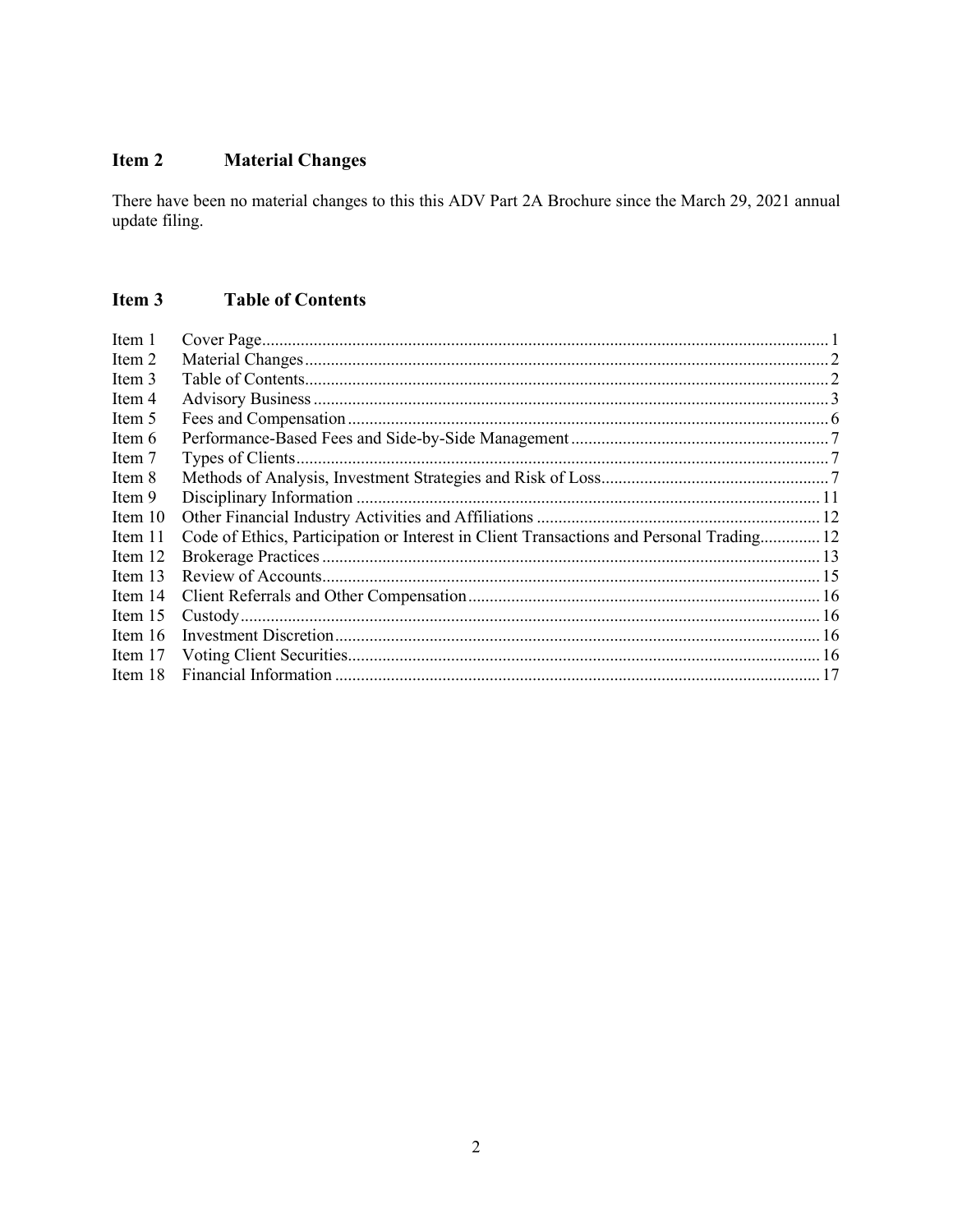#### <span id="page-2-0"></span>**Item 4 Advisory Business**

- A. SFG is a California corporation formed on November 12, 1982, which became registered as an investment adviser in January 1983. SFG is owned by the Schultz Family 2005 Trust, for which Russell Schultz and Vicki Schultz are the Trustees. Mr. Schultz is SFG's President.
- B. SFG offers to provide wealth management and non-discretionary investment management services to its clients (currently: individuals, high net worth individuals, trusts, estates, business entities, pension and profit sharing plans, and charitable organizations) as described below. SFG customizes its services for clients based on its "Four Capitals" which include: Financial Matters, Physical Well-Being, Intellectual Engagement, and Psychological Space.

#### FINANCIAL ADVISORY SERVICES

Combined Wealth and Non-Discretionary Investment Management. SFG's primary service offering employs its "Four Capitals" approach to provide wealth management and non-discretionary investment management services tailored to each client's unique situation. SFG charges a fixed annual retainer for these services, subject to a minimum annual fee for new clients. While the specific scope of services will depend on the client's situation and requests, SFG's wealth management services typically focus on risk management, cash flow management, tax planning, trust and estate planning, charitable giving strategies, and business consulting services. For families who have a combined net worth exceeding \$20 million, SFG may also provide real estate advisory, philanthropic planning, multi-advisor coordination, and legacy planning and wealth transfer services.

Before SFG provides combined wealth and non-discretionary investment management services, clients are required to enter into a Financial Advisory Agreement with SFG setting forth the terms and conditions of the engagement (including termination), describing the scope of the services to be provided, and the fee that is due from the client. An adviser will then coordinate with each client to establish the client's wealth management and investment objectives. Based on that, SFG will prepare a written financial plan and recommend that the client allocate investment assets consistent with the designated financial plan and investment objectives. SFG will then implement or assist the client in implementing the financial plan objectives. Once the plan is agreed upon and implemented, SFG provides ongoing monitoring and review of account performance and asset allocation as compared to client investment objectives and may recommend rebalancing and/or account transactions as a result of those reviews or other triggering events.

Non-Discretionary Investment Management (Stand-Alone). SFG also offers to provide nondiscretionary investment management services for a stand-alone fee. SFG's annual fee is fixed and based upon a percentage of the market value of the assets placed under SFG's management. Before SFG provides stand-alone non-discretionary investment management services on a fee-only basis, clients are required to enter into a Financial Advisory Agreement with SFG setting forth the terms and conditions of the engagement (including termination), describing the scope of the services to be provided, and the fee that is due from the client. An investment adviser representative will then coordinate with the client to develop their investment objectives and recommend that the client allocate investment assets consistent with the designated investment objectives. Once allocated, SFG provides ongoing monitoring and review of account performance and asset allocation as compared to client investment objectives and may recommend rebalancing and/or account transactions as a result of those reviews or other triggering events.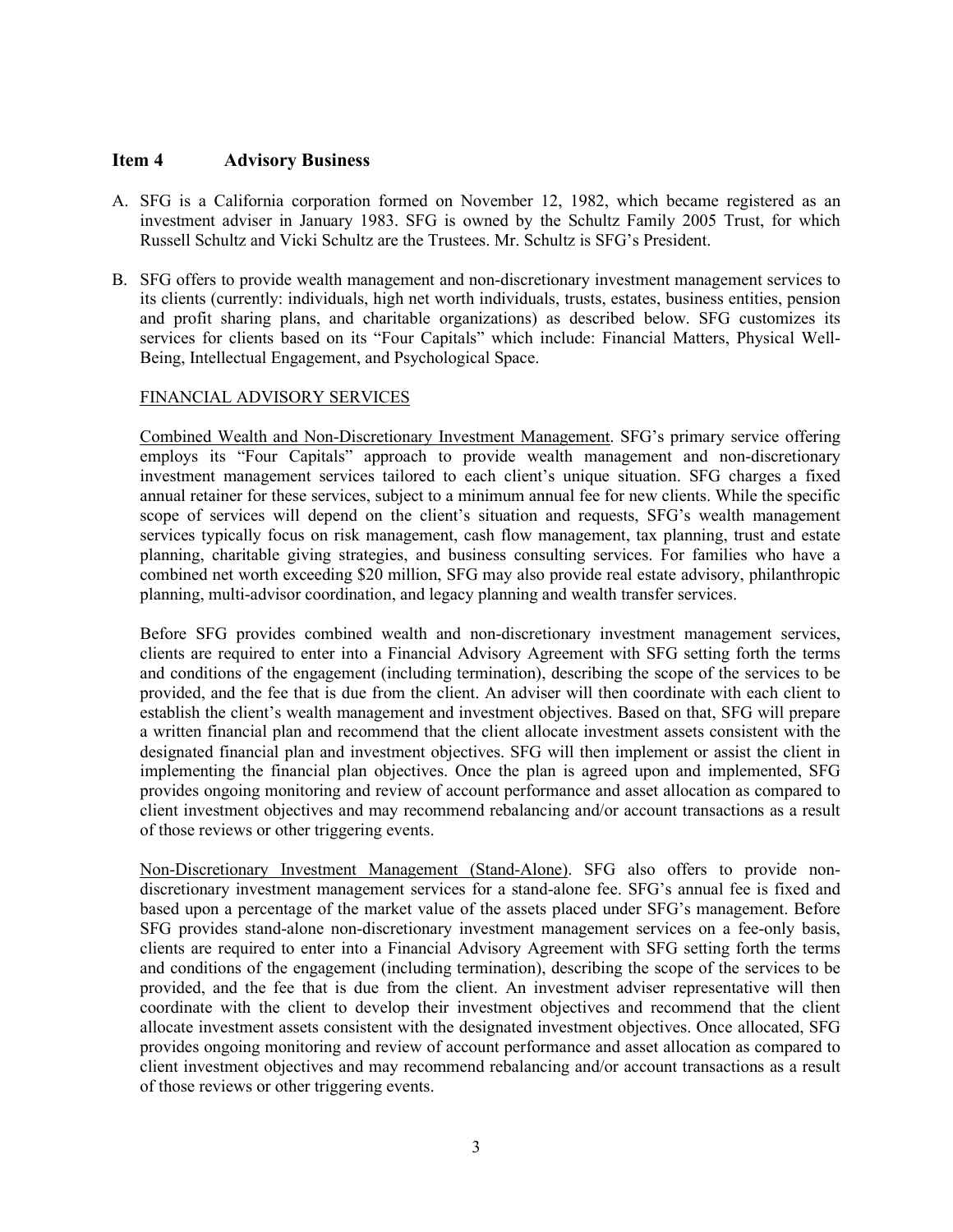Wealth Management Services (Stand-Alone). Finally, SFG offers to provide wealth management services addressing investment and non-investment related matters, such as estate planning, insurance planning, tax planning, etc.) for a stand-alone separate fee. SFG's stand-alone wealth management fees depend upon the level and scope of the services required and the professionals rendering the services. Before engaging SFG to provide planning or consulting services, clients are generally required to enter into a Financial Advisory Agreement with SFG setting forth the terms and conditions of the engagement (including termination), describing the scope of the services to be provided, and the portion of the fee that is due from the client before SFG will begin to provide those services.

#### **MISCELLANEOUS**

Limitations of Wealth Management and Non-Investment Consulting/Implementation Services. SFG does not serve as a law firm, accounting firm, or insurance agency, and no portion of SFG's services should be construed as legal, accounting, or insurance implementation services. Accordingly, SFG does not prepare estate planning documents, tax returns, or sell insurance products. Unless specifically agreed in writing, neither SFG nor its representatives are responsible to implement any wealth management / financial plans or financial planning advice; provide ongoing wealth management / financial planning services; or provide ongoing monitoring of wealth management / financial plans or financial planning advice. The client retains absolute discretion over all such implementation decisions and is free to accept or reject any recommendation from SFG and its representatives. To the extent requested by a client, SFG may recommend the services of other professionals for certain non-investment implementation purposes (i.e., attorneys, accountants, insurance agents, etc.). Clients are under no obligation to engage the services of any recommended professional, who are responsible for the quality and competency of the services they provide.

Retirement Plan Rollovers - No Obligation / Conflict of Interest. A client or prospective client leaving an employer typically has four options regarding an existing retirement plan (and may engage in a combination of these options): (i) leave the money in the former employer's plan, if permitted, (ii) roll over the assets to the new employer's plan, if one is available and rollovers are permitted, (iii) roll over to an Individual Retirement Account ("IRA"), or (iv) cash out the account value (which could, depending upon the client's age, result in adverse tax consequences). If SFG recommends that a client roll over their retirement plan assets into an account to be managed by SFG, such a recommendation creates a conflict of interest if SFG will earn a new (or increase its current) advisory fee as a result of the rollover.

ERISA / IRC Fiduciary Acknowledgment. When SFG provides investment advice to a client about the client's retirement plan account or individual retirement account, it does so as a fiduciary within the meaning of Title I of the Employee Retirement Income Security Act ("ERISA") and/or the Internal Revenue Code ("IRC"), as applicable, which are laws governing retirement accounts. Because the way SFG makes money creates certain conflicts with client interests, SFG operates under a special rule that requires it to act in the client's best interest and not put its interests ahead of the client's. Under this special rule's provisions, SFG must: meet a professional standard of care when making investment recommendations (give prudent advice); never put its financial interests ahead of the client's when making recommendations (give loyal advice); avoid misleading statements about conflicts of interest, fees, and investments; follow policies and procedures designed to ensure that SFG gives advice that is in the client's best interest; charge no more than is reasonable for SFG's services; and give the client basic information about conflicts of interest.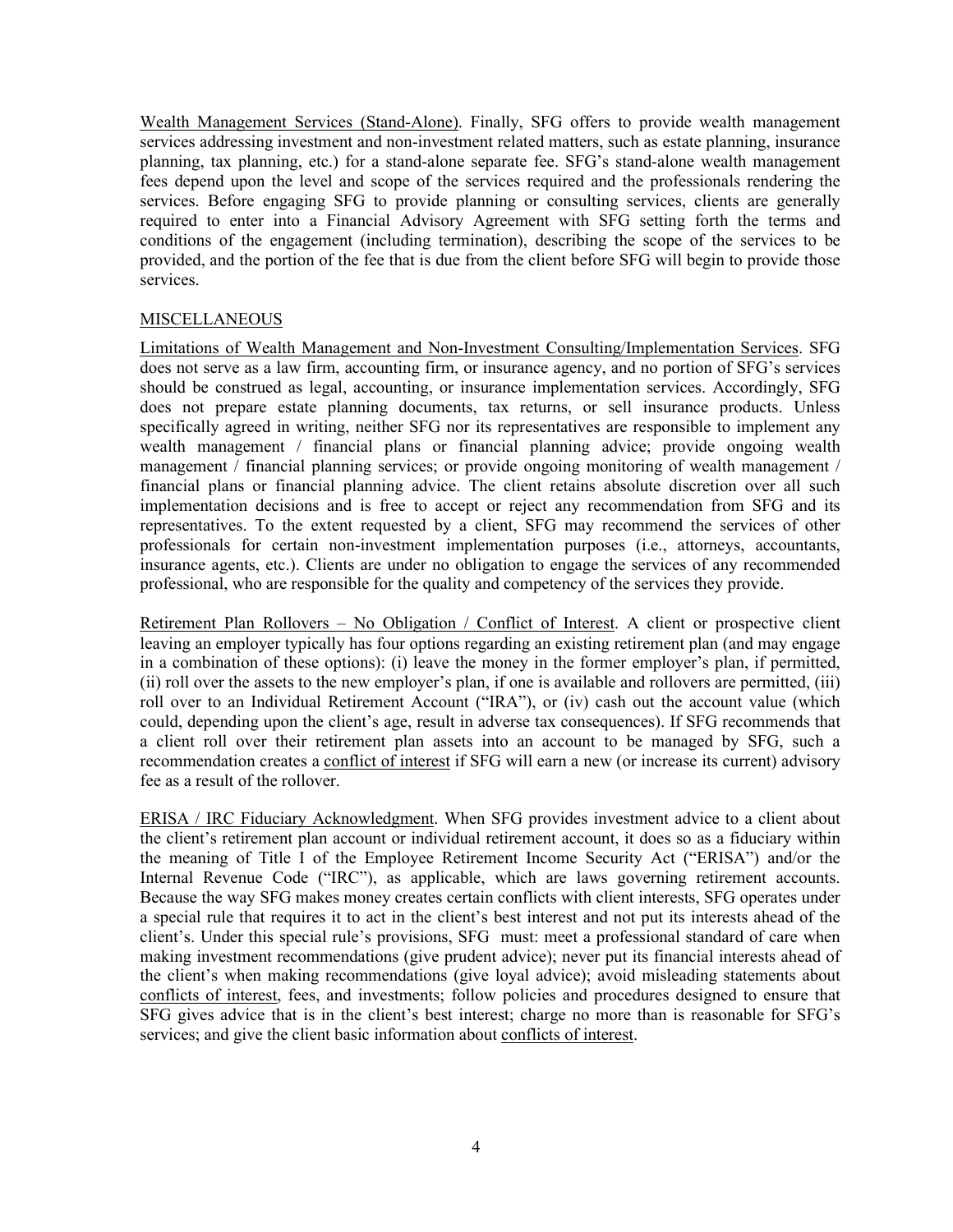Asset Aggregation / Reporting Services. SFG may provide access to reporting services through one or more third-party aggregation / reporting platforms that can reflect all of the client's investment assets, including those investment assets that the client has not engaged SFG to manage (the "Excluded Assets"). SFG's service for the Excluded Assets is strictly limited to reporting, and specifically excludes investment management or implementation. Because SFG does not have trading authority for the Excluded Assets, the client (and/or a designated investment professional), and not SFG, will be exclusively responsible for directly implementing any recommendations for the Excluded Assets and the resulting performance or related activity (such as timing and trade errors) pertaining to the Excluded Assets. The third-party aggregation / reporting platforms may also provide access to financial planning information and applications, which should not be construed as services, advice, or recommendations provided by SFG. Accordingly, SFG will not agree to be responsible for any adverse results a client may experience if the client engages in financial planning or other functions available on the third party reporting platforms without SFG's participation or oversight.

Portfolio Trading Activity / Inactivity. As part of its investment advisory services, SFG will review client portfolios on an ongoing basis to determine if any trades are necessary based upon various factors, including but not limited to investment performance, market conditions, fund manager tenure, style drift, account additions/withdrawals, the client's financial circumstances, and changes in the client's investment objectives. Based upon these and other factors, there may be extended periods when SFG determines that upon review, trades within a client's portfolio are not prudent. Clients nonetheless remain subject to the fees described in Item 5 during periods of portfolio trading inactivity.

Client Obligations. When performing its services, SFG is not required to verify any information received from the client or from the client's designated professionals and is expressly authorized to rely on that information. Clients are responsible to promptly notify SFG if there is ever any change in their financial situation or investment objectives for the purpose of reviewing or amending SFG's services or previous recommendations.

- C. SFG provides investment advisory services specifically tailored to needs of each client. Before providing investment advisory services, an investment adviser representative will coordinate with each client to develop investment objectives. SFG allocates each client's investment assets consistent with their designated investment objectives. Clients may, at any time, impose restrictions, in writing, on SFG's services.
- D. SFG does not participate in a wrap fee program.
- <span id="page-4-0"></span>E. As of December 31, 2021, SFG had \$165,806,673 in assets under management on a non-discretionary basis.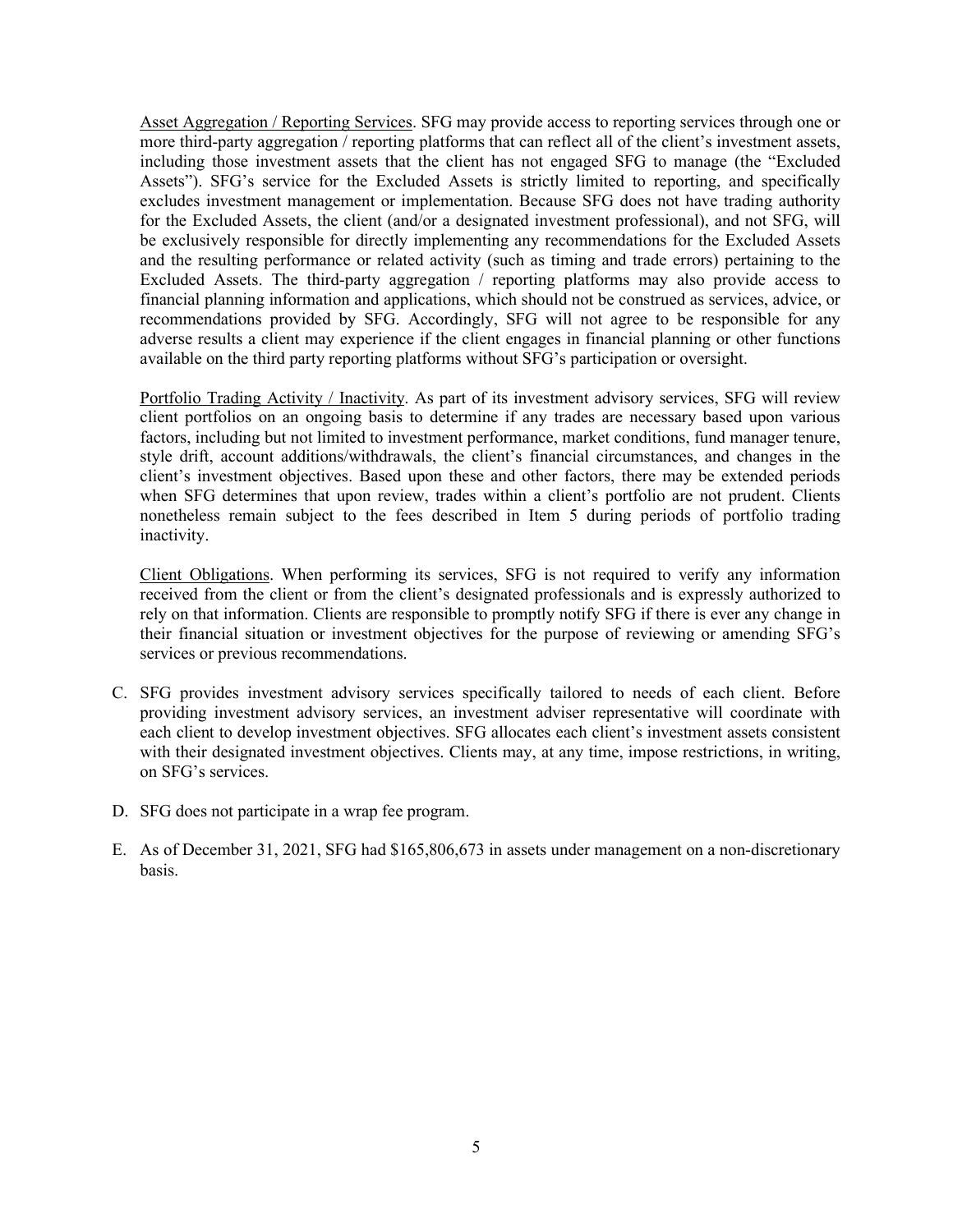### **Item 5 Fees and Compensation**

A. SFG's fees for its financial advisory services are as set forth below.

#### FINANCIAL ADVISORY SERVICES

Combined Wealth and Non-Discretionary Investment Management. SFG's primary service offering employs its "Four Capitals" approach to provide wealth management and non-discretionary investment management services tailored to each client's unique situation. SFG charges a fixed annual retainer that generally ranges between \$10,000 and \$100,000, payable quarterly or monthly in advance depending on the terms of the applicable Financial Advisory Agreement. The negotiable fee is based on objective and subjective factors including but not necessarily limited to the client's net worth, legacy relationships, managed account composition, future earning capacity, negotiations with the client, the complexity of client assets and liabilities, related accounts, the current and anticipated amount of assets to be managed, the level and scope of the services required, and which professionals will provide the services.

Non-Discretionary Investment Management (Stand-Alone). SFG may agree to provide nondiscretionary investment management services for a stand-alone fee. SFG's annual advisory fee is fixed and based upon a percentage (%) of the market value of the assets placed under SFG's management (generally 1% of the first million, .75% of the next million and .5% on assets over \$2 million).

Wealth Management Services (Stand-Alone). SFG may agree to provide financial planning and/or consulting services (including investment and non-investment related matters, including estate planning, insurance planning, etc.) for a stand-alone fee. SFG's planning and consulting fees generally range between \$100 and \$400 per hour, depending upon the level and scope of the services required and the professionals providing the services.

SFG's Fees in General. Account assets consisting of cash and cash equivalent positions are included in the value of an account's assets for purposes of calculating the investment advisory fees or the fixed annual fee, as applicable. Similar services provided by SFG may be available from other advisers under different fee structures. SFG may agree in limited circumstances to reduce the annual investment advisory fee based upon criteria such as: legacy relationship, type of assets to be managed, related accounts, anticipated future additional assets and earning capacity, account composition, and negotiations with the client. Certain legacy clients have accepted different service offerings and may therefore receive services under different arrangements than as described above. As a result of these factors, similarly situated clients could pay different fees that correspondingly impacts a net account performance.

B. Clients may elect to have SFG's advisory fees deducted from their custodial account. Both SFG's Financial Advisory Agreement and the custodial/ clearing agreement may authorize the custodian to debit the account for the amount of SFG's financial advisory fee and to directly remit that management fee to SFG in compliance with regulatory procedures. In the limited event that SFG bills the client directly, payment is due upon receipt of SFG's invoice. SFG deduct fees or bills clients either monthly or quarterly in advance, based upon the annual fixed fee.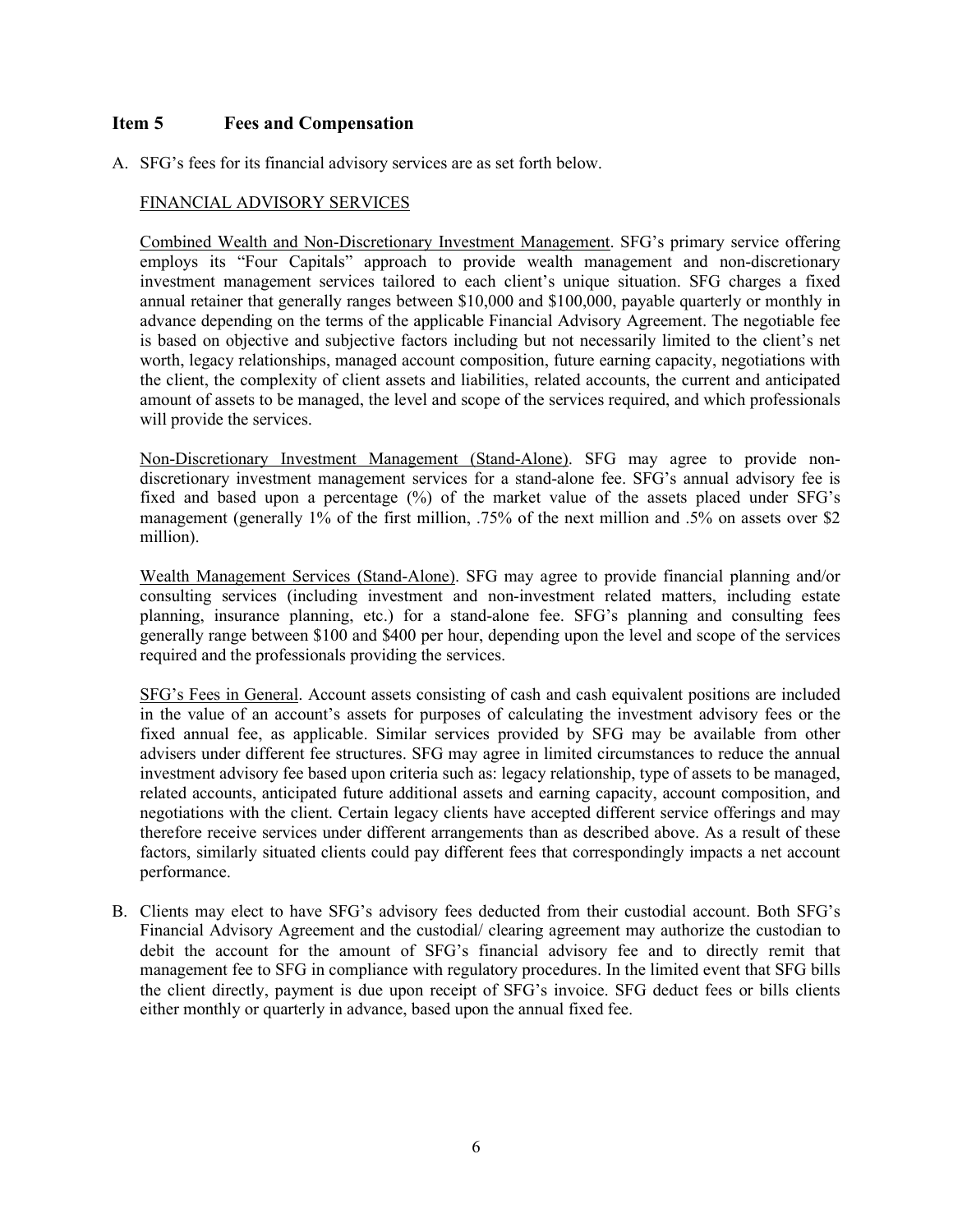- C. SFG generally recommends that Charles Schwab and Co., Inc., an SEC-registered and FINRA member broker-dealer/custodian ("Schwab") and its affiliates serve as the broker-dealer/custodian for client investment management assets. Broker-dealers charge transaction fees for executing certain securities transactions according to their fee schedule, and they or their affiliated custodians also impose charges for custodial services / fees associated with maintaining the client's account. For mutual fund purchases, clients will incur charges imposed by the respective fund, which represent the client's pro rata share of the fund's management fee and other fund expenses. These fees and expenses are described in each fund's prospectus or other offering documents. The fees charged by the applicable broker-dealer/custodian, and the charges imposed by mutual funds are separate from and in addition to SFG's advisory fee referenced in this Item 5. SFG does not share in any portion of those fees or expenses.
- D. SFG's annual advisory fees are prorated and paid monthly or quarterly, in advance. The applicable form of agreement between SFG and the client will continue in effect until terminated by either party by written notice in accordance with the terms of the agreement, or upon satisfaction of the terms of the agreement. Upon termination, SFG will refund the pro-rated portion of any unearned, advanced advisory fee paid based upon the number of days remaining in the billing period or the amount of services provided to date.
- <span id="page-6-0"></span>E. Neither SFG, nor its representatives accept compensation from the sale of securities or other investment products.

#### **Item 6 Performance-Based Fees and Side-by-Side Management**

<span id="page-6-1"></span>Neither SFG nor any supervised person of SFG accepts performance-based fees.

#### **Item 7 Types of Clients**

<span id="page-6-2"></span>SFG's clients currently include individuals, high net worth individuals, trusts, estates, business entities, pension and profit sharing plans, and charitable organizations. For new clients, SFG generally requires a minimum \$10,000 annual fee for its Combined Wealth and Investment Management Services. However, SFG may reduce or waive that minimum fee in its sole discretion based upon certain criteria (i.e., net worth, legacy relationships, managed account composition, future earning capacity, negotiations with the client, the complexity of client assets and liabilities, related accounts, the current and anticipated amount of assets to be managed, the level and scope of the services required, and which professionals will provide the services).

#### **Item 8 Methods of Analysis, Investment Strategies and Risk of Loss**

SFG's investment process is to analyze different scenarios to see how various economic indicators and variables can affect the macroeconomic environment. Then we look at how these scenarios affect different investment strategies. Based on the client's financial planning goals and objectives, we develop a diversified investment portfolio. Each client's portfolio could vary depending on their investment parameters and may or may not include certain investment strategies. These investments can be executed either through mutual funds or private investment funds. We do not select individual equities or bonds on a regular basis but may do so on occasion based on client objectives. Our philosophy is to invest in people who can execute a specific investment strategy.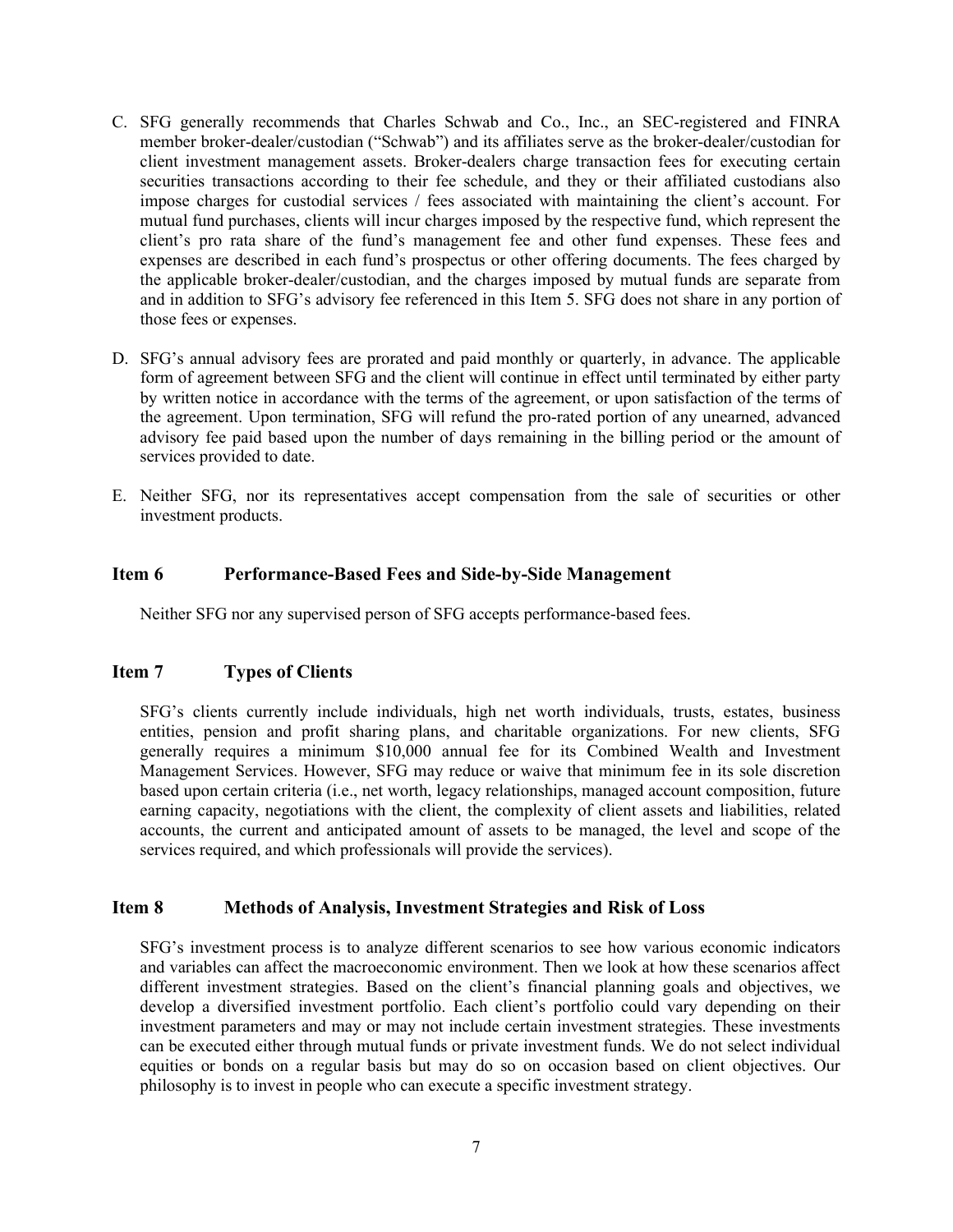We look for investment managers who have the ability to execute a strategy that is in line with the client's objectives. This could be in equities, fixed income, hedged strategies, energy, real estate, commodities, or private equity. We perform due diligence on these managers and analyze their investment strategy. These managers could use fundamental, technical and/or cyclical analysis. They may invest, indirectly or directly, in a wide range of U.S. and non-U.S. equity and debt securities, commodities and other financial and investment vehicles, including, without limitation, U.S. and non-U.S. government and U.S. federal agency or instrumentality issued or guaranteed securities, floating rate instruments, equity interests (including common and preferred stock, warrants, options, convertible stock and restricted securities), other asset-backed securities collateralized by high yield bank loans, corporate debt instruments (including convertible debt instruments), as well as repurchase and reverse repurchase agreements, securities lending agreements, futures contracts, spot and forward contracts, options, swaps, and hybrid, synthetic and derivative instruments.

When selecting strategies, SFG focuses on numerous factors, including, without limitation, recent performance, anticipated market conditions, diversification of strategies, and the economic coherence of the various strategies under consideration. Certain investments like energy, real estate, private equity, and private debt are illiquid and require long term commitments.

When allocating assets, SFG first determines which general investment strategy types it believes should be included in the client's portfolio based on their investment profile. Strategy types may from time to time be excluded from the portfolio and new ones added based on our recommendations to the client. This is done on a non-discretionary basis. This means the client needs to approve any investment in their portfolio before the investment is made. SFG does this so the client can better understand the composition of their investment portfolio and can inform us of any changes in their situation which might warrant changes in their investment portfolio. Because SFG manages client assets strictly on a non-discretionary basis, clients must accept that SFG cannot execute any account transactions without obtaining the client's prior consent to the transactions. Therefore, if SFG would like to make a transaction for a client's account (including removing a security that SFG no longer believes is appropriate or adding a security that SFG believes is appropriate), and the client is unavailable, SFG will be unable to execute the account transactions (as it would for its discretionary clients) without first obtaining the client's consent.

Investment Risk in General. Investing in securities involves risk of loss that clients should be prepared to bear, including the loss of principal investment. Past performance does not guarantee future results. Different types of investments involve varying degrees of risk, and it should not be assumed that future performance of any specific investment or investment strategy (including the investments and investment strategies recommended or undertaken by SFG will be profitable or equal any specific performance levels. Investment strategies such as asset allocation, diversification, or rebalancing do not assure or guarantee better performance and cannot eliminate the risk of investment losses. There is no guarantee that a portfolio employing these or any other strategy will outperform a portfolio that does not engage in such strategies. While asset values may increase and client account values could benefit as a result, it is also possible that asset values may decrease, and client account values could suffer a loss.

Unaffiliated Private Investment Funds. SFG may recommend that its clients consider the purchase of unaffiliated private investment funds. SFG's role in this capacity is limited to its initial and ongoing due diligence and investment monitoring services. The terms and conditions for participation in the unaffiliated private investment funds, including management and incentive fees, conflicts of interest, and risk factors, are set forth in each fund's offering documents. If a client determines to become a private fund investor, the amount of assets invested in the funds are included for purposes of SFG calculating its fixed annual retainer fee, which would be based on the most recent valuation provided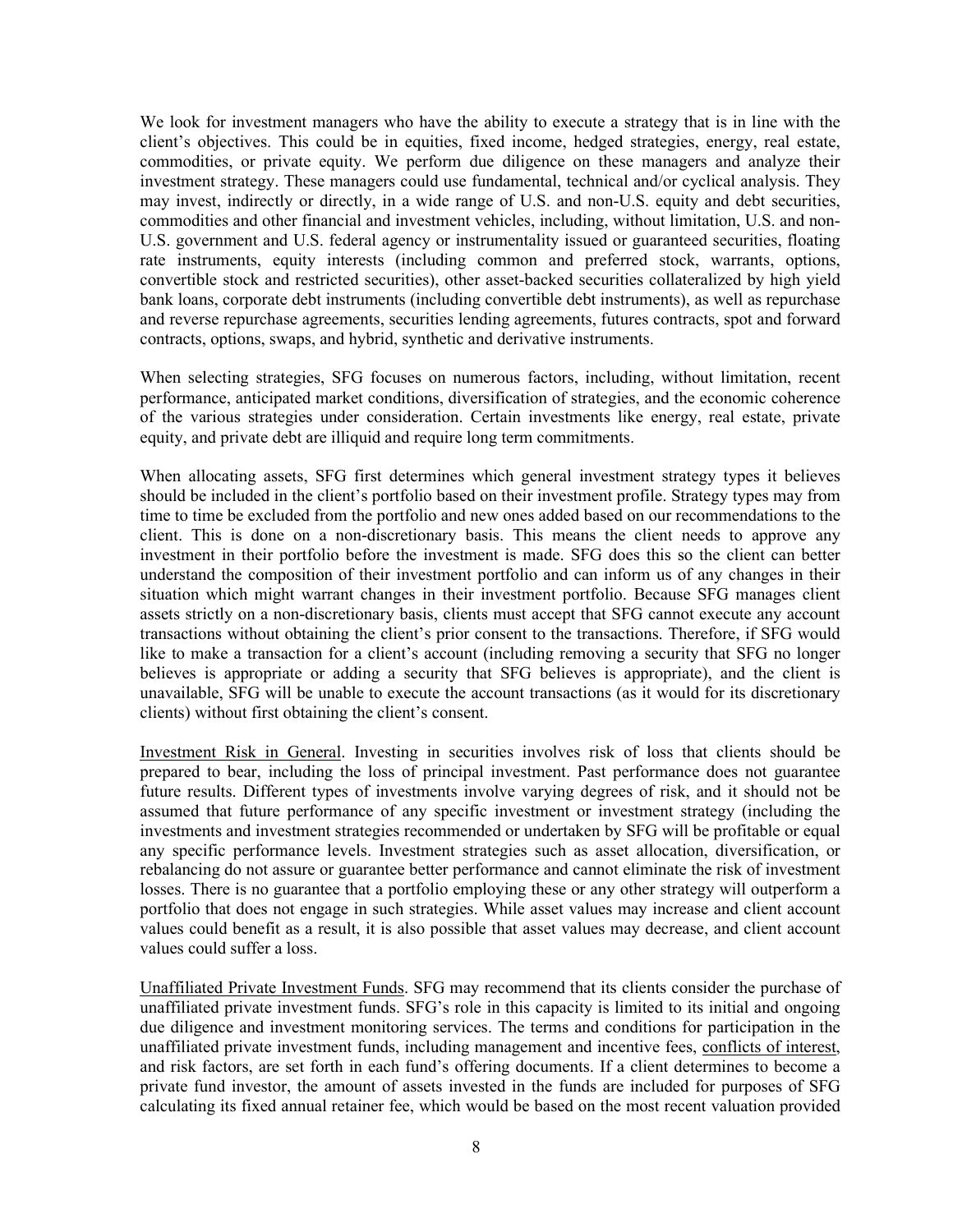by the fund sponsor. SFG's clients are under absolutely no obligation to consider or make an investment in a private investment funds.

Independent Managers. SFG may recommend that the client allocate a portion of their assets by among certain independent alternative/hedge fund/fixed income investment managers (the "Independent Managers"), consistent with the stated investment objectives of the client according to the terms and conditions of a separate agreement executed between the client and the Independent Managers and/or platform sponsor. In certain circumstances, the terms and conditions of an applicable agreement imposes a flat quarterly fee for transaction and custody charges. SFG continues to provide advisory services to the client in this capacity through the ongoing monitoring and reviewing of account performance, as part of SFG's fixed annual retainer fee. Factors that SFG considers when recommending Independent Managers include the client's stated investment objectives, management style, performance, reputation, financial strength, reporting, pricing, and research. The investment management fees charged by the designated Independent Managers, together with the fees charged by the corresponding designated broker-dealer/custodian of the client's assets, are exclusive of, and in addition to, SFG's fixed annual retainer fee.

Margin Loans. SFG does not recommend the use of margin for investment purposes. However, if a client determines to take a margin loan that collateralizes a portion of the assets that SFG is managing, SFG's investment advisory fee will be computed based upon the full value of the assets, without deducting the amount of the margin loan. The terms and conditions of each margin loan are contained in a separate agreement between the client and the margin lender selected by the client, which terms and conditions may vary from client to client. Borrowing funds on margin is not suitable for all clients and is subject to certain risks, including but not limited to: increased market risk, increased risk of loss, especially in the event of a significant downturn; liquidity risk; the potential obligation to post collateral or repay the margin loan if the margin lender determines that the value of collateralized securities is no longer sufficient to support the value of the margin loan; the risk that the margin lender may liquidate the client's securities to satisfy its demand for additional collateral or repayment / the risk that the margin lender may terminate the margin loan at any time. Before agreeing to participate in a margin loan program, clients should carefully review the applicable margin agreement and all risk disclosures provided by the margin lender including the initial margin and maintenance requirements for the specific program in which the client enrolls, and the procedures for issuing "margin calls" and liquidating securities and other assets in the client's accounts. If SFG were to recommend that a client continue the use of margin instead of selling securities that SFG manages for a fee to meet liquidity needs, the recommendation presents an ongoing conflict of interest because selling those securities (instead of leveraging those securities to access a margin loan) would reduce the amount of assets to which SFG's investment advisory fee percentage is applied, and thereby reduce the amount of investment advisory fees collected by SFG. This conflict is generally mitigated for clients who agree to a fixed annual retainer fee with SFG. This conflict of interest would persist as long as SFG has a disincentive to recommend that the client terminate the use of margin. If the client were to invest any portion of the margin proceeds in an account that SFG manages, SFG will receive an advisory fee on the invested amount, which could compound this conflict of interest. Clients are not under any obligation to employ the use of margin, and are solely responsible for determining when to use, reduce, and terminate the use of margin. Although SFG seeks to disclose all conflicts of interest related to its recommended use of margin and related business practices, there may be other conflicts of interest that are not identified above. Clients should carefully review the applicable margin agreement and all risk disclosures provided by the margin lender as applicable and contact SFG's Chief Compliance Officer with any questions regarding the use of margin.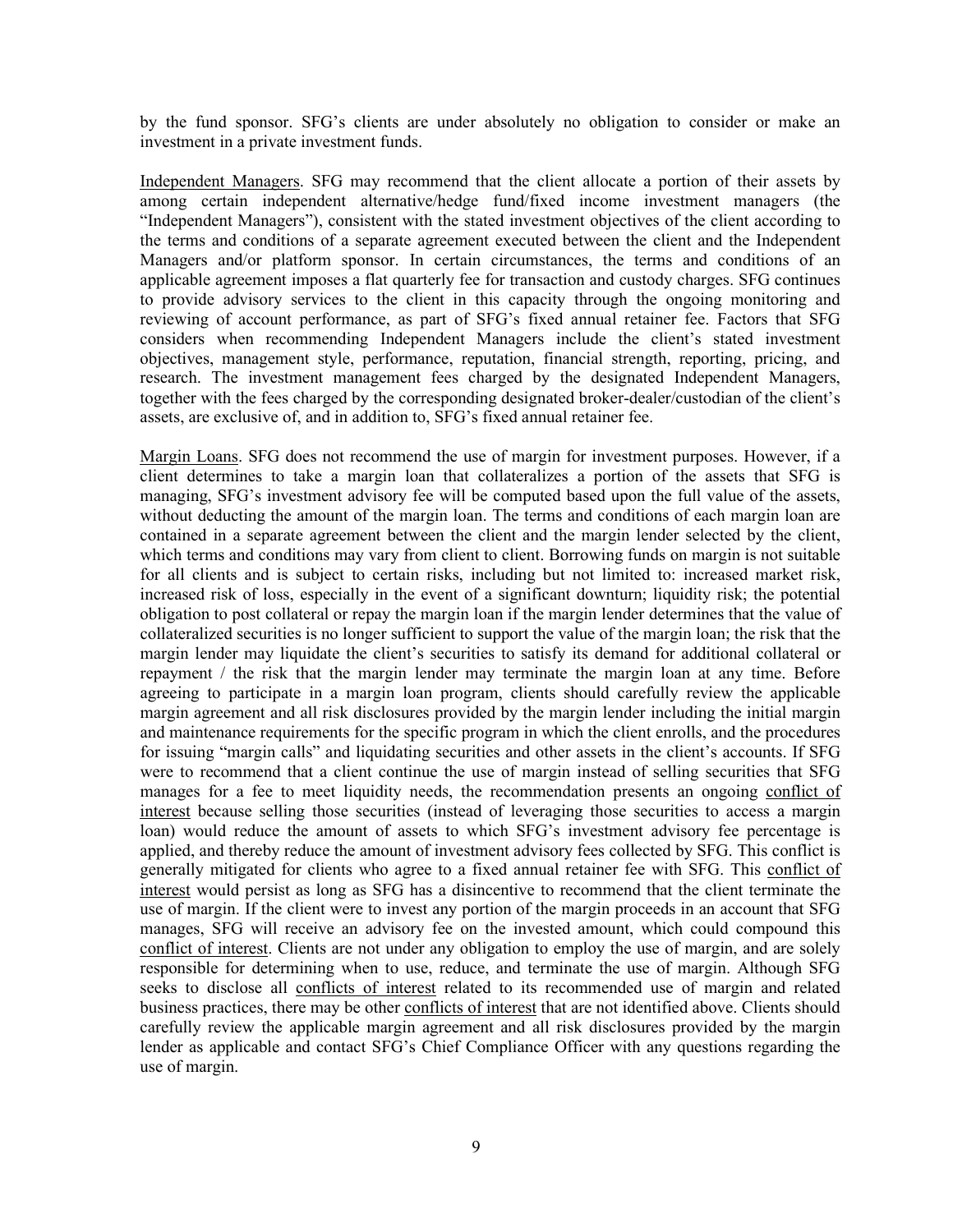Cybersecurity Risk. The information technology systems and networks that SFG and its third-party service providers use to provide services to SFG's clients employ various controls, which are designed to prevent cybersecurity incidents stemming from intentional or unintentional actions that could cause significant interruptions in SFG's operations and result in the unauthorized acquisition or use of clients' confidential or non-public personal information. Clients and SFG are nonetheless subject to the risk of cybersecurity incidents that could ultimately cause them to incur losses, including for example: financial losses, cost, and reputational damage to respond to regulatory obligations, other costs associated with corrective measures, and loss from damage or interruption to systems. Although SFG has established its systems to reduce the risk of cybersecurity incidents from coming to fruition, there is no guarantee that these efforts will always be successful, especially considering that SFG does not directly control the cybersecurity measures and policies employed by third-party service providers. Clients could incur similar adverse consequences resulting from cybersecurity incidents that more directly affect issuers of securities in which those clients invest, broker-dealers, qualified custodians, governmental and other regulatory authorities, exchange and other financial market operators, or other financial institutions.

Our investment approach constantly keeps the risk of loss in mind. Without limiting the above or the potential scope of overall investment risk, investors following our investment strategies generally face the following investment risks:

- Interest-rate Risk: Fluctuations in interest rates may cause investment prices to fluctuate. For example, when interest rates rise, yields on existing bonds become less attractive, causing their market values to decline.
- Market Risk: The price of a security, bond, or mutual fund may drop in reaction to tangible and intangible events and conditions. This type of risk is caused by external factors independent of a security's particular underlying circumstances. For example, political, economic, and social conditions may trigger market events.
- Inflation Risk: When any type of inflation is present, a dollar today will not buy as much as a dollar next year, because purchasing power is eroding at the rate of inflation.
- Currency Risk: Overseas investments are subject to fluctuations in the value of the dollar against the currency of the investment's originating country. This is also referred to as exchange rate risk.
- Reinvestment Risk: This is a risk that future proceeds from investments may have to be reinvested at a potentially lower rate of return (i.e., interest rate). This primarily relates to fixed income securities.
- Business Risk: These risks are associated with a particular industry or a particular company within an industry. For example, oil-drilling companies depend on finding oil and then refining it, a lengthy process, before they can generate a profit.
- Liquidity Risk: Liquidity is the ability to readily convert an investment into cash. Generally, assets are more liquid if many traders are interested in a standardized product. For example, Treasury Bills are highly liquid, while real estate properties are not.
- Financial Risk: Excessive borrowing to finance a business' operations increases the risk of profitability, because the company must meet the terms of its obligations in good times and bad. During periods of financial stress, the inability to meet loan obligations may result in bankruptcy and/or a declining market value.
- Unaffiliated Private Fund Risk: Private investment funds generally involve various risk factors, including, but not limited to, potential for complete loss of principal, liquidity constraints and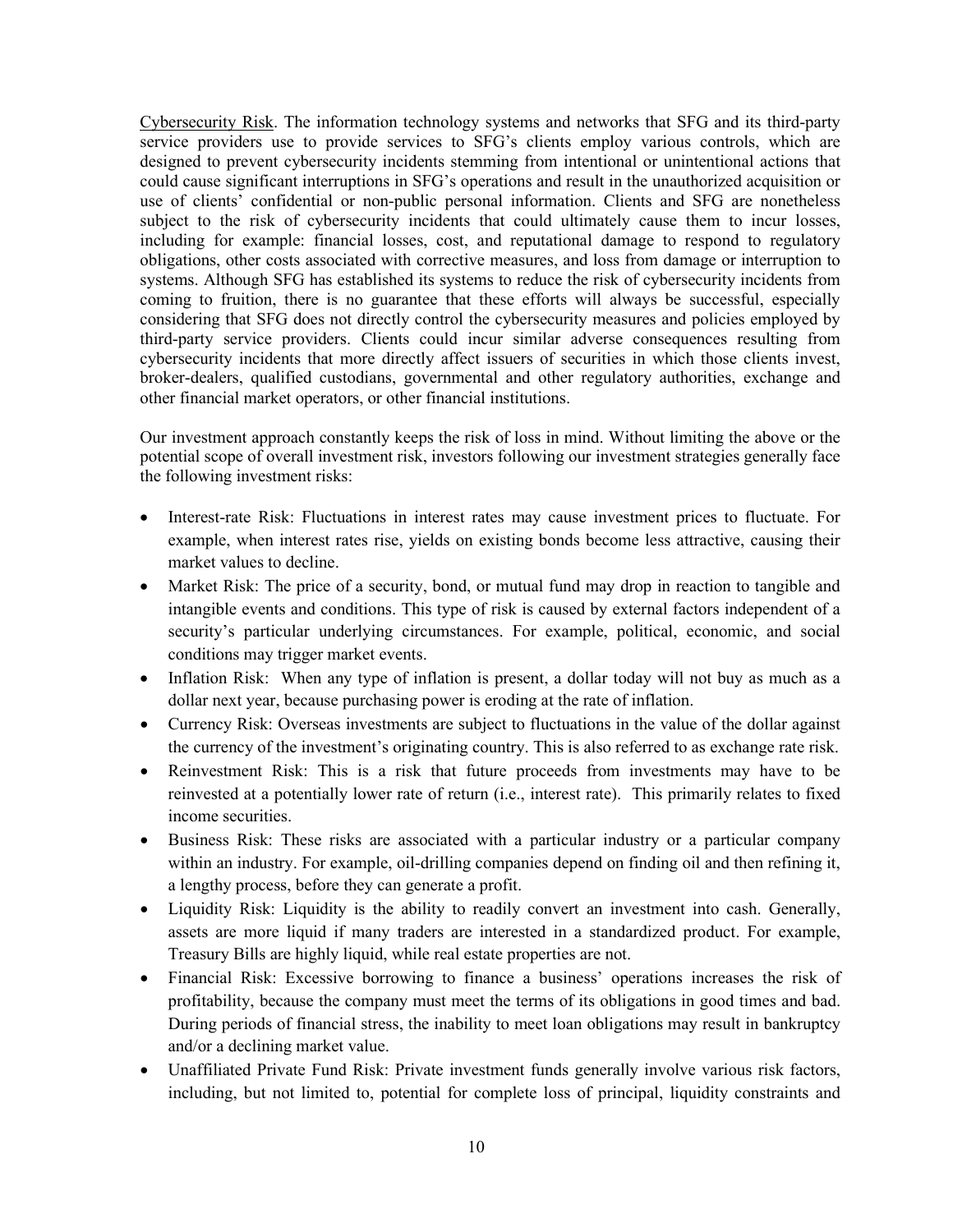lack of transparency, a complete discussion of which is set forth in each fund's offering documents, which will be provided to each client for review and consideration. Unlike liquid investments that a client may maintain, private investment funds do not provide daily liquidity or pricing. Each prospective client investor will be required to complete a Subscription Agreement, pursuant to which the client will establish that they are qualified for investment in the fund and acknowledges and accepts the various risk factors that are associated with such an investment.

- Mutual Fund Risk. Mutual funds are operated by investment companies that raise money from shareholders and invest it in stocks, bonds, and/or other types of securities. Each fund will have a manager that trades the fund's investments in accordance with the fund's investment objective. Mutual funds charge a separate management fee for their services, so the returns on mutual funds are reduced by the costs to manage the funds. While mutual funds generally provide diversification, risks can be significantly increased if the fund is concentrated in a particular sector of the market. Mutual funds come in many varieties. Some invest aggressively for capital appreciation, while others are conservative and are designed to generate income for shareholders. In addition, the client's overall portfolio may be affected by losses of an underlying fund and the level of risk arising from the investment practices of an underlying fund (such as the use of derivatives).
- Cash Positions Risk: SFG may hold a portion of client's assets in cash or cash equivalent positions (such as but not limited to money market funds) typically for defensive and liquidity purposes. Investments in these assets may cause a client to miss upswings in the markets. Clients can advise SFG not to maintain (or to limit the amount of) cash or cash equivalent positions in their account.

#### <span id="page-10-0"></span>**Item 9 Disciplinary Information**

<span id="page-10-1"></span>On May 24, 2002, SFG filed a "Form D, Notice of Exempt Offering of Securities" with respect to an Alternative Fixed Income Fund and an Alternative Multi-Strategy Fund (the "Alternative Funds"). However, SFG relied upon the erroneous advice of its counsel at the time, who advised that SFG was not required to pay annual renewal fees after the initial filing. Therefore, based upon such erroneous advice, SFG failed to pay annual renewal fees relative to the Alternative Funds and did not apply for an individual to serve as a Licensed Sales Representative with respect to the Alternative Funds between 2003 and November 2011. As a result, the State of Nevada Office of the Secretary of State, Securities Division (the "Division") concluded that SFG violated various provisions of the Nevada Administrative Code and the Nevada Revised Statutes. SFG entered into an Administrative Consent Order with the Division on November 13, 2012, which provided that SFG will: 1. cease from future violations of the Nevada Uniform Securities Act; 2. pay a civil penalty in the amount of \$4,500; and 3. pay a \$1,000 fee to the Division for its inspection of SFG's records. Commencing in November 2011, SFG has addressed all deficiencies addressed in the Administrative Consent Order.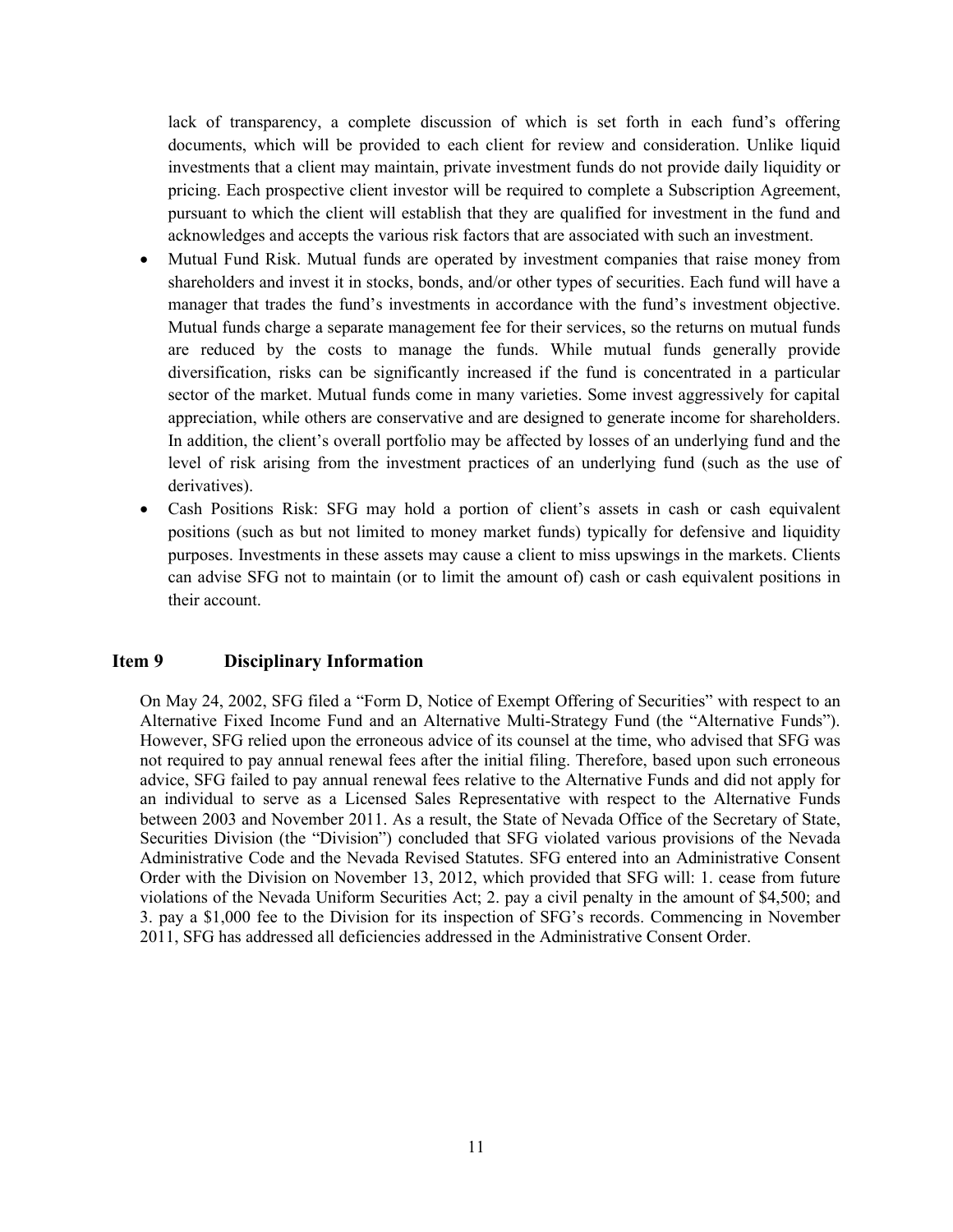#### **Item 10 Other Financial Industry Activities and Affiliations**

- A. Neither SFG, nor its representatives, are registered or have an application pending to register, as a broker-dealer or a registered representative of a broker-dealer.
- B. Neither SFG, nor its representatives, are registered or have an application pending to register, as a futures commission merchant, commodity pool operator, a commodity trading advisor, or a representative of the foregoing.
- C. Licensed Attorney. One of SFG's investment adviser representatives, Anthony Miller, is licensed to practice law in Nevada. However, he does not perform legal services for SFG's clients or for any law firm, and he does not refer SFG's clients to other attorneys for legal services.

<span id="page-11-0"></span>Except as indicated above, SFG does not have any relationship or arrangement that is material to its advisory business or to its clients with any related person required to be disclosed in this Item 10.C.

D. SFG does not receive, directly or indirectly, compensation from investment advisors that it recommends or selects for its clients.

### **Item 11 Code of Ethics, Participation or Interest in Client Transactions and Personal Trading**

- A. SFG maintains an investment policy relative to personal securities transactions. This investment policy is part of SFG's overall Code of Ethics, which serves to establish a standard of business conduct for all of SFG's Representatives that is based upon fundamental principles of openness, integrity, honesty and trust, a copy of which is available upon request. In accordance with Section 204A of the Investment Advisers Act of 1940, SFG also maintains and enforces written policies reasonably designed to prevent the misuse of material non-public information by SFG or any person associated with SFG.
- B. Neither SFG nor any related person of SFG recommends, buys, or sells for client accounts, securities in which SFG or any related person of SFG has a material financial interest.
- C. SFG and its representatives may buy or sell securities that are also recommended to clients. This practice may create a situation where SFG and/or representatives of SFG are in a position to materially benefit from the sale or purchase of those securities. Therefore, this situation presents a conflict of interest. Practices such as "scalping" (i.e., a practice whereby the owner of shares of a security recommends that security for investment and then immediately sells it at a profit upon the rise in the market price which follows the recommendation) could take place if SFG did not have adequate policies in place to detect such activities. In addition, this requirement can help detect insider trading, "front-running" (i.e., personal trades executed prior to those of SFG's clients) and other potentially abusive practices. SFG has a personal securities transaction policy in place to monitor the personal securities transactions and securities holdings of each of SFG's "Access Persons." SFG's securities transaction policy requires that an Access Person of SFG must provide the Chief Compliance Officer or their designee with a written report of their current securities holdings within ten (10) days after becoming an Access Person. Additionally, each Access Person must provide the Chief Compliance Officer or their designee with a written report of the Access Person's current securities holdings at least once each twelve (12) month period thereafter on a date SFG selects; provided, however that at any time that SFG has only one Access Person, they will not be required to submit any securities report described above.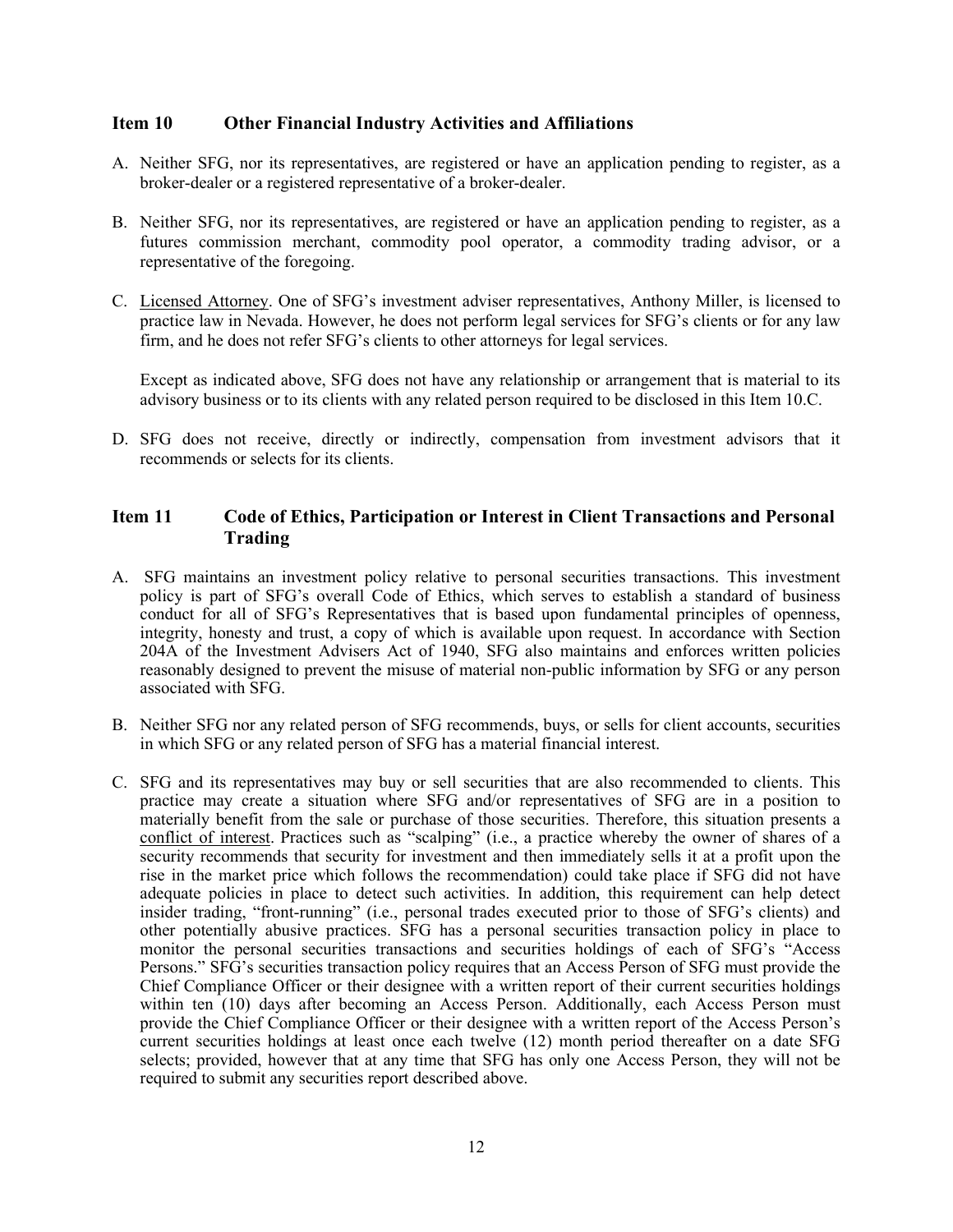D. SFG and its representatives may buy or sell securities, at or around the same time as those securities are recommended to clients. This practice creates a situation where SFG its representatives are in a position to materially benefit from the sale or purchase of those securities. Therefore, this situation presents a conflict of interest. As indicated above in Item 11.C, SFG has a personal securities transaction policy in place to monitor the personal securities transaction and securities holdings of each of SFG's Access Persons.

### <span id="page-12-0"></span>**Item 12 Brokerage Practices**

A. If a client requests that SFG recommend a broker-dealer/custodian for execution or custodial services, SFG generally recommends that investment management accounts be maintained at Schwab. Before engaging SFG to provide investment management services, the client enters into an agreement with SFG setting forth the terms and conditions for the management of the client's assets, and a separate custodial/clearing agreement with each designated broker-dealer/custodian. Depending on which broker-dealer/custodian the client selects to maintain their account, they may experience differences in customer service, transaction timing, the availability of sweep account vehicles and money market funds, and other aspects of investing at could cause differences in account performance.

When seeking "best execution," from a broker-dealer, the determinative factor is not always the lowest possible cost, but whether the transaction represents the best qualitative execution when considering the full range of a broker-dealer's services including the value of research provided, execution capability, commission rates, and responsiveness. Although SFG cannot guarantee that clients will always experience the best possible execution available, SFG seeks to recommend a broker-dealer/custodian that will hold client assets and execute transactions on terms that are, overall, most advantageous when compared with other available providers and their services. SFG considers a wide range of factors when recommending a broker-dealer/custodian, including:

- Combination of transaction execution services and asset custody services (generally without a separate fee for custody);
- Capability to execute, clear and settle trades (buy and sell securities for client accounts);
- Capability to facilitate transfers and payments to and from accounts (wire transfers, check requests, bill payment, etc.);
- Breadth of available investment products (stocks, bonds, mutual funds, exchange traded funds, etc.);
- Quality of services (including research);
- Competitiveness of the price of those services (commission rates, margin interest rates, other fees, etc.) and willingness to negotiate the prices;
- Reputation, financial strength, and stability; and
- Prior service to SFG and its other clients.

Schwab is compensated for its services according to its fee schedule, generally by charging clients commissions or other fees on trades that it executes or that settle into their Schwab account. Although SFG will seek competitive rates, it may not necessarily obtain the lowest possible commission rates for all client account transactions. The fees charged by the designated broker-dealer/custodian are exclusive of, and in addition to, SFG's investment advisory fees. Schwab charges clients a flat dollar amount as a "prime broker" or "trade-away" fee for each trade that SFG executes by a different broker-dealer but where the securities bought or the funds from the securities sold are deposited or settled into the client's Schwab account. These fees are in addition to the commissions or other compensation clients pay the executing broker-dealer. Therefore, in an attempt to minimize client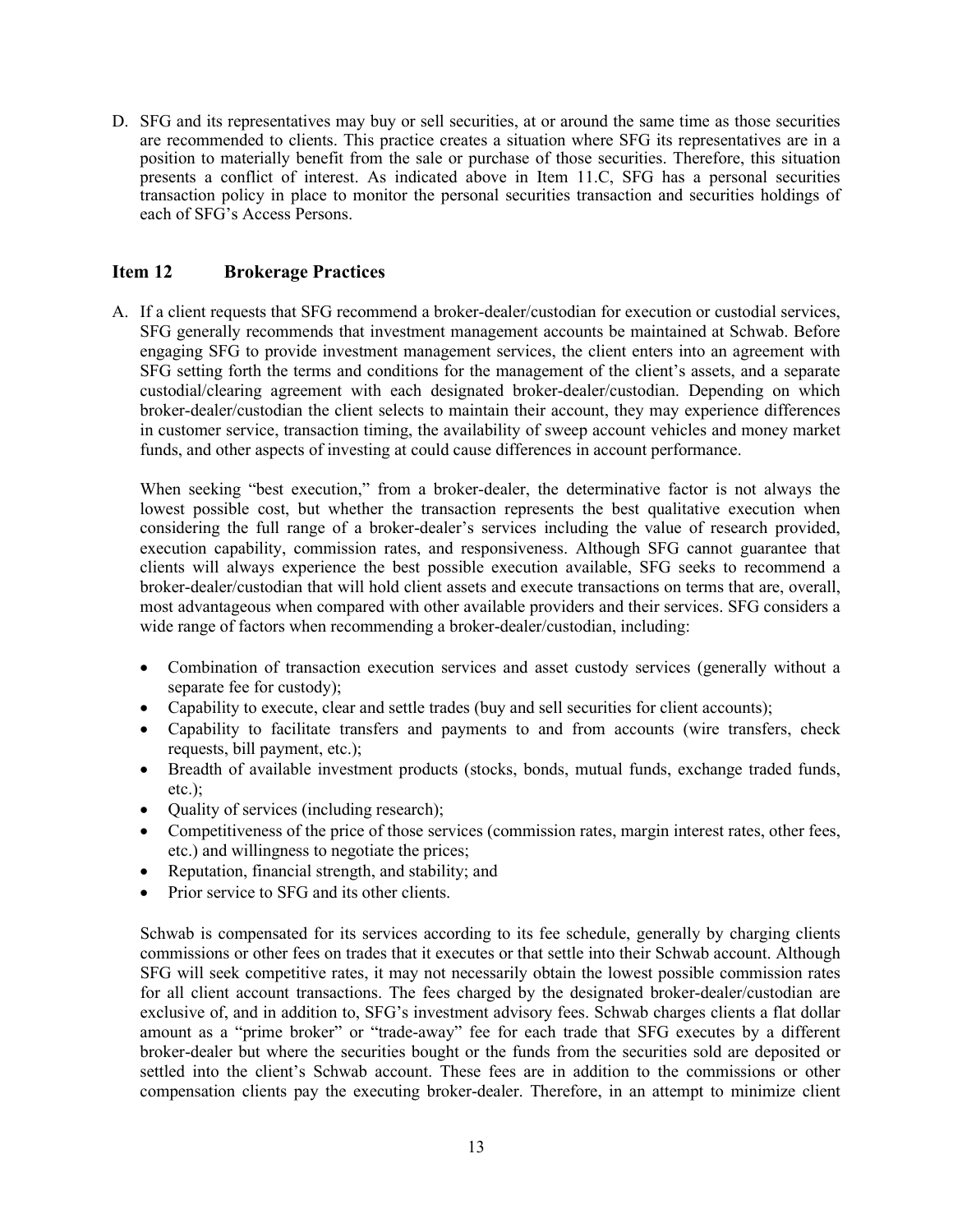trading costs, SFG directs Schwab to execute most if not all trades for client accounts. When doing so, SFG has determined that having Schwab execute most trades is consistent with the duty to seek "best execution" of client trades.

#### 1. Research and Other Benefits

"Schwab Advisor Services™" (formerly called Schwab Institutional®) is Schwab's business serving independent investment advisory firms like SFG. They provide SFG and its clients with access to its institutional brokerage services (trading, custody, reporting, and related services), many of which are not typically available to Schwab retail customers. Schwab also makes various support services available to SFG. Some of those services help SFG manage or administer its clients' accounts; while others help it manage and grow its business. Schwab's support services generally are available on an unsolicited basis (SFG does not have to request them) and at no charge to SFG.

Schwab's institutional brokerage services include access to a broad range of investment products, execution of securities transactions, and custody of client assets. The investment products available through Schwab include some to which SFG might not otherwise have access or that would require a significantly higher minimum initial investment by its clients. These services benefit SFG's clients and their accounts.

Schwab also makes other products and services available to SFG that benefits SFG but may only indirectly benefit its clients or their accounts, such as investment research developed by Schwab or third parties that SFG may use to service clients' accounts. In addition to investment research, Schwab also makes available software and other technology that:

- Provide access to client account data (such as duplicate trade confirmations and account statements);
- Facilitate trade execution and allocate aggregated trade orders for multiple client accounts;
- Provide pricing and other market data;
- Facilitate payment of our fees from other clients' accounts; and
- Assist with back-office functions, recordkeeping, and client reporting.

Schwab also offers other services intended to help SFG manage and further develop its business. These services include:

- Educational conferences and events;
- Consulting on technology, compliance, legal and business needs;
- Publications and conferences on practice management and business succession; and
- Access to employee benefits providers, human capital consultants, and insurance providers.

Schwab may provide some of these services itself. In other cases, it will arrange for third-party vendors to provide the services to SFG. Schwab may also discount or waive its fees for some of these services or pay all or a part of a third party's fees. Schwab may also provide SFG with other benefits, such as occasional business entertainment for SFG's personnel

#### SFG's Interest in Schwab's Services and Benefits and Related Conflict of Interest.

The availability of the services and products described above that SFG receives from Schwab (the "Services and Products") provides SFG with an advantage, because SFG does not have to produce or purchase them. However, SFG does not have to pay Schwab or any other entity for Services and Products that Schwab provides. SFG's clients do not pay more for investment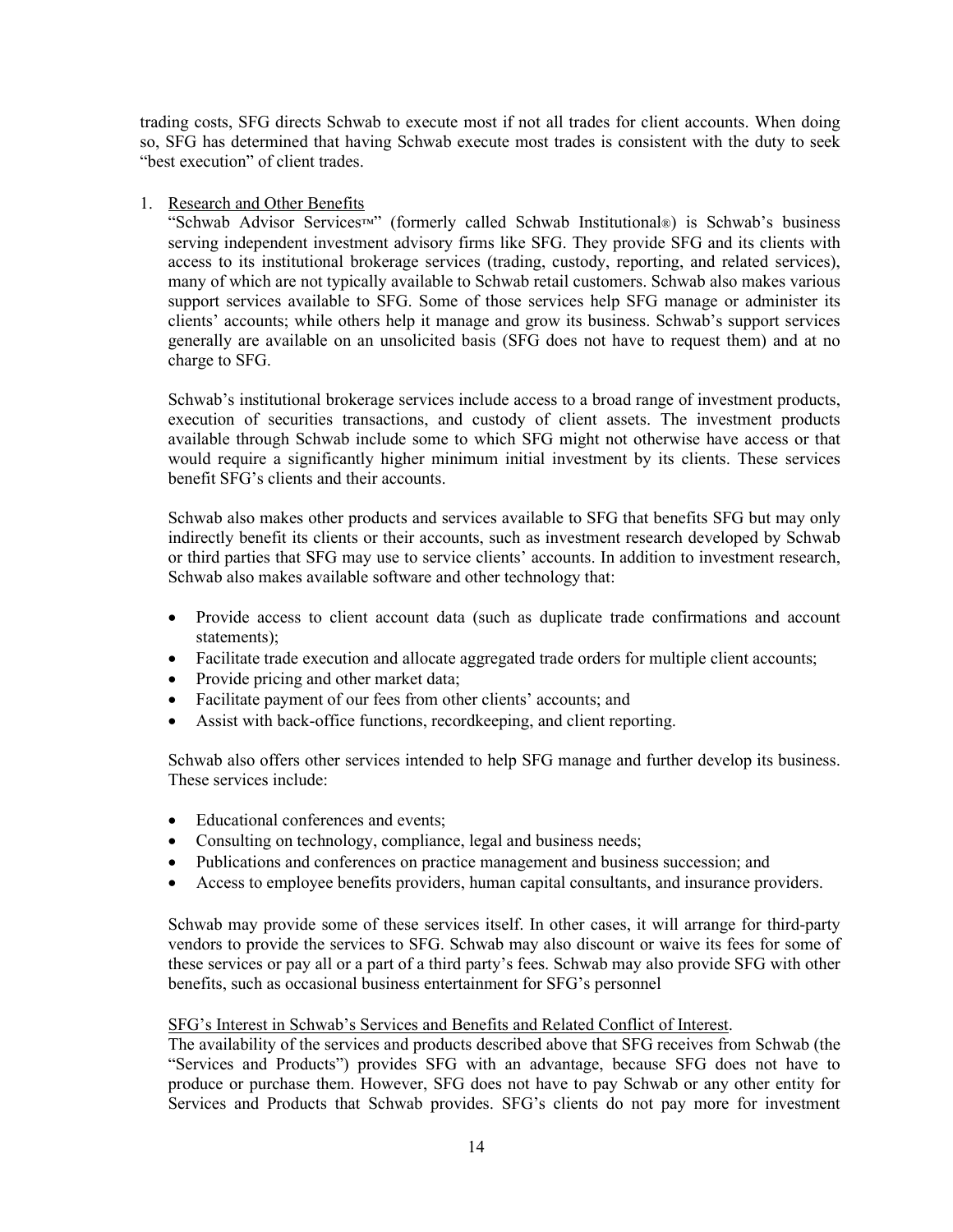transactions executed or assets maintained at Schwab as a result of this arrangement. The receipt of Services and Products are not contingent upon SFG committing any specific amount of business to Schwab in trading commissions or assets in custody. There is no corresponding commitment made by SFG to Schwab or any other entity to invest any specific amount or percentage of client assets in any specific securities or investment products as a result of the above. However, this arrangement nonetheless incentivizes SFG to recommend that clients maintain their account with Schwab, based on its interest in receiving Schwab's services that benefit its business rather than based on clients' interest in receiving the best value in custody services and the most favorable execution of their transactions. This presents a conflict of interest. When making such a recommendation, however, SFG does so when it reasonably believes that recommending Schwab to serve as broker-dealer/custodian is in the best interests of its clients. It is primarily supported by the scope, quality, and price of Schwab's services and not Schwab's services that benefit only SFG.

- 2. SFG does not receive referrals from broker-dealers.
- 3. Directed Brokerage.

SFG does not generally accept directed brokerage arrangements (when a client requires that account transactions be executed through a specific broker-dealer). In those client-directed arrangements, the client will negotiate terms and arrangements for their account with that brokerdealer, and SFG will not seek better execution services or prices from other broker-dealers. As a result, the client may pay higher commissions or other transaction costs or greater spreads, or receive less favorable net prices, on transactions for the account than would otherwise be the case. If the client directs SFG to execute securities transactions for the client's accounts through a specific broker-dealer, the client correspondingly acknowledges that such direction may cause the accounts to incur higher commissions or transaction costs than the accounts would otherwise incur had the client determined to execute account transactions through alternative clearing arrangements that may be available through SFG. Higher transaction costs adversely impact account performance. Transactions for directed accounts will generally be executed following the execution of portfolio transactions for non-directed accounts.

B. To the extent that SFG provides investment management services to its clients, the transactions for each client account generally will be executed independently.

#### <span id="page-14-0"></span>**Item 13 Review of Accounts**

- A. For those clients to whom SFG provides investment supervisory services, account reviews are conducted on an ongoing basis by SFG's Principals and representatives. All investment supervisory clients are advised that it remains their responsibility to advise SFG of any changes in their investment objectives and/or financial situation. All clients (in person or via telephone) are encouraged to review financial planning issues (to the extent applicable), investment objectives and account performance with SFG on an annual basis.
- B. SFG may conduct account reviews on a non-periodic basis upon a triggering event, such as a change in client investment objectives and/or financial situation, market events, or specific client request.
- <span id="page-14-1"></span>C. Clients are provided, at least quarterly, with written transaction confirmation notices and regular written summary account statements directly from the broker-dealer/custodian and/or program sponsor for the client accounts. SFG may also provide a written periodic report summarizing account activity and performance.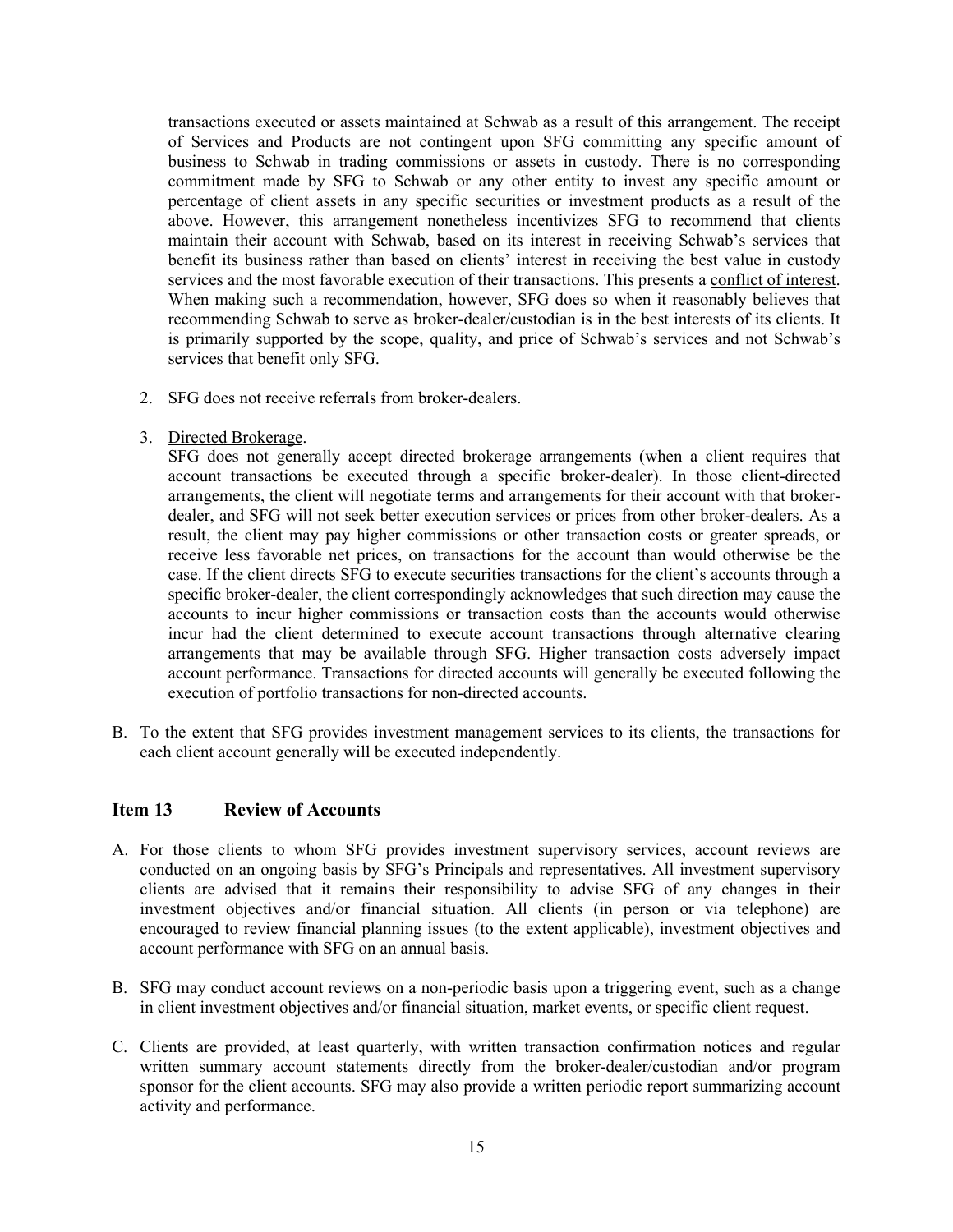#### **Item 14 Client Referrals and Other Compensation**

- A. As referenced in Item 12.A. above, SFG receives economic benefits from Schwab including support services and products without cost (or at a discount). SFG's clients do not pay more for investment transactions executed and/or assets maintained at Schwab as a result of this arrangement. There is no corresponding commitment made by SFG to Schwab or any other entity to invest any specific amount or percentage of client assets in any specific mutual funds, securities or other investment products as a result of the above or similar types of arrangements.
- <span id="page-15-0"></span>B. SFG does not compensate, directly or indirectly, any person, other than its representatives, for client referrals.

#### **Item 15 Custody**

SFG has the ability to have its advisory fee for each client debited by the custodian on a monthly or quarterly basis based upon the annual fixed fee. Clients are provided, at least quarterly, with written transaction confirmation notices and regular written summary account statements directly from the broker-dealer/custodian and/or program sponsor for the client accounts. SFG may also provide a written periodic report summarizing account activity and performance. To the extent that SFG provides clients with periodic account statements or reports, SFG urges clients to carefully review those reports and compare them to custodial account statements. SFG's reports may vary from custodial statements based on accounting procedures, reporting dates, or valuation methodologies of certain securities. The account custodian does not verify the accuracy of SFG's advisory fee calculations.

SFG provides other services on behalf of its clients that require disclosure at ADV Part 1, Item 9. In particular, certain clients have signed asset transfer authorizations that permit the qualified custodian to rely upon instructions from SFG to transfer client funds to "third parties." In accordance with the guidance provided in the SEC Staff's February 21, 2017 Investment Adviser Association No-Action Letter, the affected accounts are not subjected to an annual surprise CPA examination.

#### <span id="page-15-1"></span>**Item 16 Investment Discretion**

<span id="page-15-2"></span>SFG does not manage client assets on a discretionary basis.

### **Item 17 Voting Client Securities**

- A. SFG does not vote client proxies. Clients maintain exclusive responsibility for: (1) directing the manner in which proxies solicited by issuers of securities beneficially owned by the client are voted, and (2) making all elections relative to any mergers, acquisitions, tender offers, bankruptcy proceedings or other type events pertaining to the client's investment assets.
- <span id="page-15-3"></span>B. Clients will receive their proxies or other solicitations directly from their custodian. Clients may contact SFG to discuss any questions they may have with a particular solicitation.